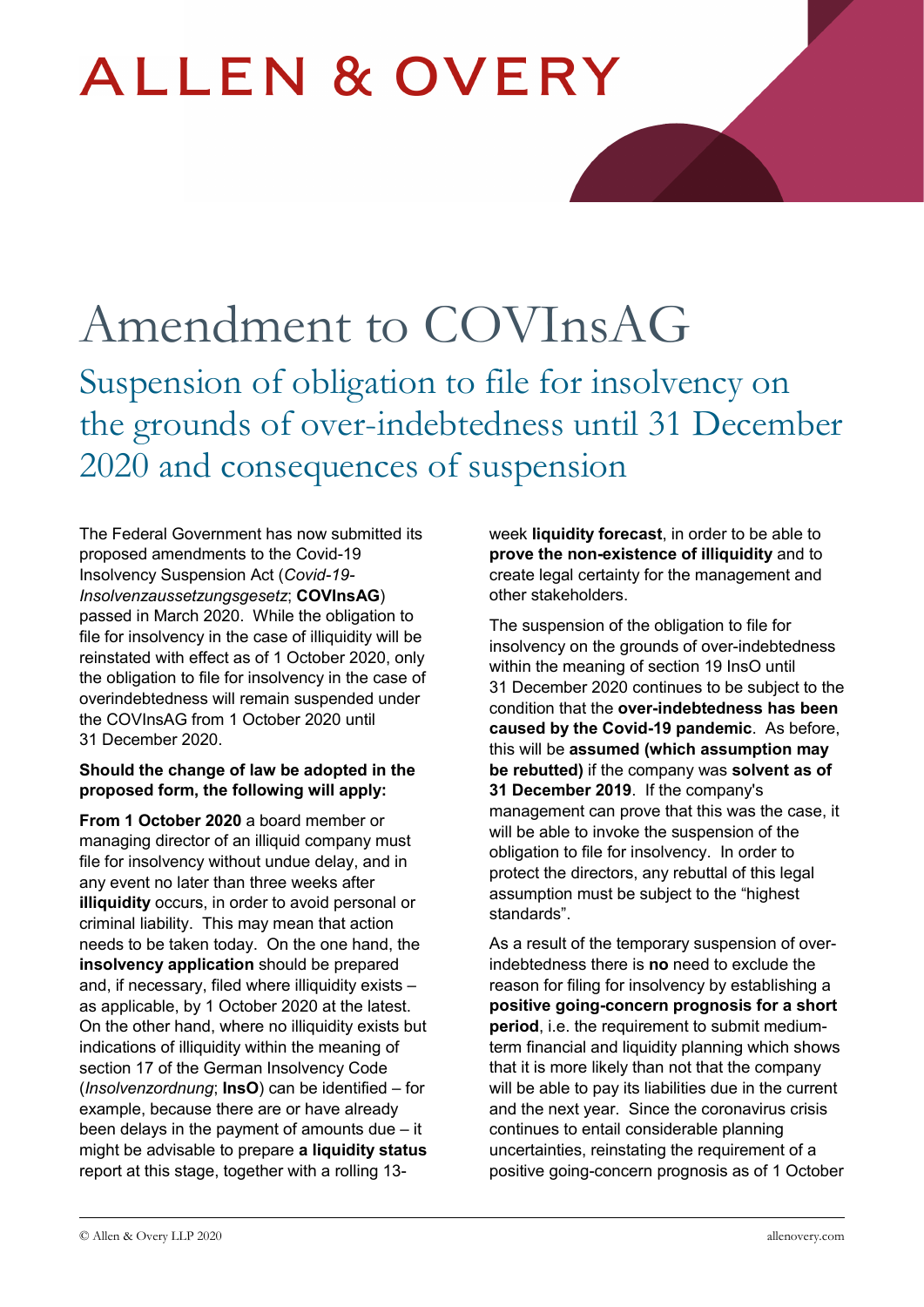2020 would have forced companies to gaze into a crystal ball, and could have caused them to file for insolvency prematurely in order to avoid liability risks. (Over-indebted) companies going through a crisis should, however, **use the time until the end of the year** to "take restructuring and refinancing measures, making use of state aid offers and out-of-court negotations" (see preamble of the draft law).

Important to note, finally, that – as a consequence of over-indebtedness being suspended, if applicable, and the company not being illiquid – the **"new" COVInsAG continues to privilege certain measures** stabilising the company. These consequences are to continue to apply even where companies are not obliged to file for insolvency, and are neither illiquid nor over-indebted (cf. section 2 (4) in conjunction with section 2 (2) COVInsAG, new version). The special rules for loans granted by the KfW and its financing partners or other institutions in the context of state aid programmes also remain in effect, as does the exemption of new loans from liability and avoidance rules even after the suspension period has ended (cf. section 2 (4) in conjunction with section 2 (3) COVInsAG, new version).

The **interplay** between **court practice concerning restructuring loans** on the one hand, which requires a conclusive restructuring concept in order for a financing not to be regarded as *contra bonos mores*, and the **liability and avoidance privilege** on the other hand, which will not apply to illiquid companies from 01 October 2020, raises certain questions. It would therefore seem advisable to not only prepare a liquidity status report in future but, where possible, also a **restructuring concept serving at least as a "roadmap" for overcoming the crisis**.

#### Consequences of suspension **for non-illiquid companies** until 31 December 2020 (section 2 (4) COVInsAG, new version):

#### *Liability exemption for directors*

Insofar as over-indebtedness is suspended as a reason triggering an obligation to file for insolvency and a company is not illiquid, the

payment prohibitions under insolvency law will not apply, pursuant to section 2 (2) no. 1 COVInsAG, since **payments made in the ordinary course of business** are deemed to be consistent with the due care of a prudent director. Moreover, tortious liability (section 823 (2) of the German Civil Code (*Bürgerliches Gesetzbuch*) in conjunction with section 15a InsO) for delaying insolvency proceedings or criminal prosecution pursuant to section 15a (4) or (5) of the German Criminal Code (*Strafgesetzbuch*) is also ruled out. We nevertheless recommend preparing a **rolling liquidity forecast**.

#### *Exemption of new loans from avoidance and liability rules*

Where a new loan is granted (whether as cash or trade credit) and collateral provided during the suspension period, section 2 (1) no. 3 COVInsAG qualifies this **granting of credit,** and **corresponding collateral are not** *contra bonos mores*, which means that in such cases lenders will enjoy an exemption from the usual lenders' liability risk. In addition, section 2 (1) no. 2 COVInsAG specifies that any repayment of such loans during the suspension period and the provision of collateral to secure such loans is deemed **not to be prejudicial to creditors** and is thus exempted from insolvency avoidance pursuant to sections 129 *et seq.* InsO.

Insofar as suspension applies, there is no need to arrange for a restructuring opinion (IDW S6) to mitigate lenders' liability risks. But **defining the exact scope of the privilege may be difficult**: Since court practice concerning restructuring loans looks already at companies being in a financial crisis, i.e. before the occurrence of illiquidity, and illiquid companies do not enjoy the liability and avoidance privilege, it is advisable to not only prepare a rolling **13-week liquidity forecast** but, where possible, also a conclusive **restructuring concept serving at least as a "roadmap" through the crisis** in order to prevent any appearance of selfish motives. While the exemption from avoidance pursuant to section 2 (1) no. 2 COVInsAG applies only to new loans, and thus not, for instance, to renewals, novations or other types of back-andforth payments, finance providers may also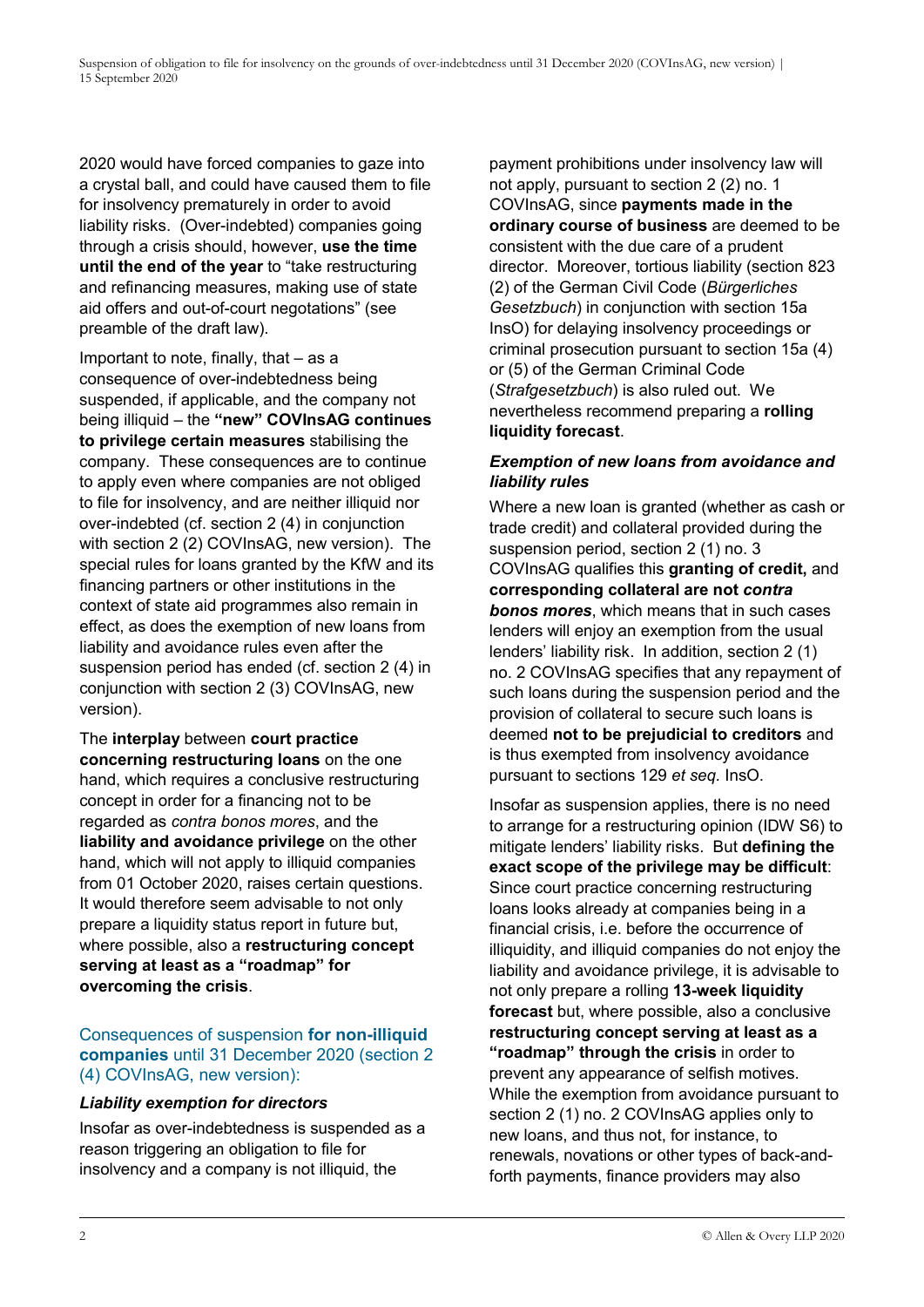invoke the liability exemption pursuant to section 2 (1) no. 3 COVInsAG if no new funds are provided for example in the case of a renewal or deferral. In view of the fact that the exemption is limited to new loans, negotiating and implementing the new **financing structures**, especially financings mixing "old and new money", remains **a challenge**.

#### *Shareholder exemption*

Insofar as suspension applies, the **exemption for shareholder loans** introduced by the COVInsAG also continues to be valid: these loans (but not any collateral provided to secure them) are not deemed to be prejudicial to creditors; they may thus not be contested under section 135 InsO and are deemed to be unsubordinated, so that fresh money provided by a shareholder during the suspension period will rank equally in the insolvency proceedings (here, too, renewals, novations and other types of backand-forth payments will not suffice).

#### *Coverage exemption*

Insolvency avoidance on the grounds of congruent and certain incongruent coverage actions pursuant to sections 129 *et seq.* InsO also remains ruled out where the suspension rules apply. If, for example, a company punctually pays instalments due under an instalment payment agreement, any payments made in good faith are not to be reclaimable in subsequent insolvency proceedings by way of insolvency avoidance (section 2 (1) no. 4 sentence 1 COVInsAG).

#### **IN BRIEF**

From 1 October 2020 onwards, illiquid companies must once again file for insolvency without undue delay, and no later than within three weeks. In case of doubt, a liquidity status report should be prepared now and, for companies undergoing financial crisis, a rolling 13-week liquidity forecast should be prepared in the interests of legal certainty.

For non-illiquid companies, i.e. companies that are over-indebted but also companies that are neither over-indebted nor illiquid (!), the legislature continues to offer temporary stability during the period of suspension of the obligation to file for insolvency on the grounds of over-indebtedness until the end of 2020:

- − Directors are not obliged to issue a positive going-concern prognosis in order to avoid having to file for insolvency on the grounds of over-indebtedness, and payment prohibitions under insolvency law will not apply to them even in a potential situation of over-indebtedness.
- − Lenders may grant new loans to companies and may have collateral provided without having to fear

liability or avoidance risks. In particular, the requirement to obtain a restructuring opinion generally remains suspended.

− Shareholders may grant shareholder loans without having to fear avoidance or liability risks.

**But beware:** In addition to the familiar challenges related to mixed financing structures ("new/old money") owing to the limitation of the various exemptions, it is advisable to prepare not only a rolling liquidity forecast but, where possible, also a restructuring concept serving at least as a "roadmap" through the crisis, because some uncertainties remain as to the exact scope of application of the various exemptions in the run-up to a potential illiquidity situation (= crisis).

**From 1 January 2021** – under the current rules – a positive going-concern prognosis will again be important in order to avoid over-indebtedness, and the requirements for restructuring loans will again apply in full. Companies should thus use the time in order to develop at least the basic structures for a conclusive restructuring or refinancing concept.